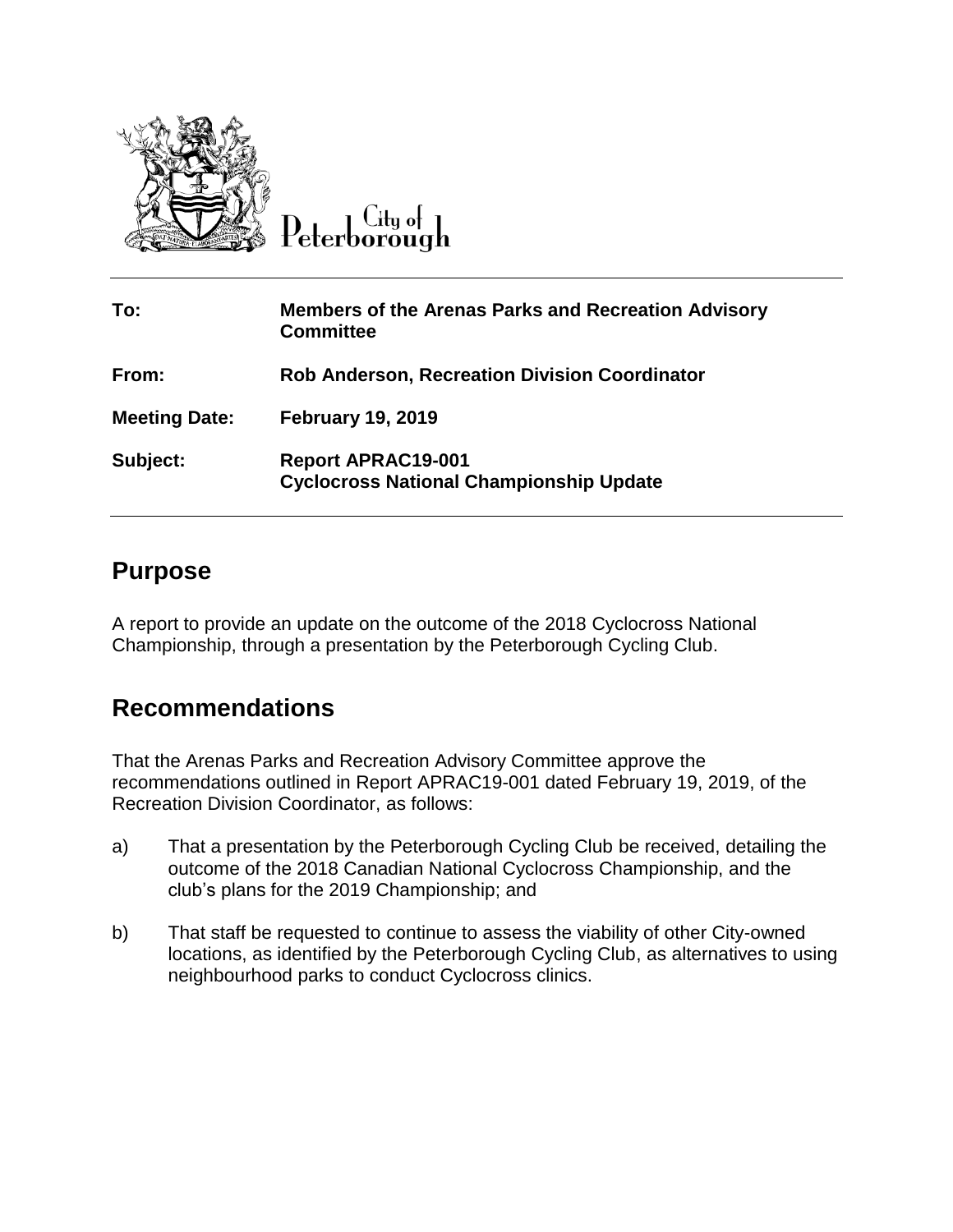# **Budget and Financial Implications**

There is no budget or financial implication resulting from the approval of the recommendation of Report APRAC19-001.

#### **Background**

The Peterborough Cycling Club (PCC) successfully bid to host the Canadian National Cyclocross Championship for 2018 and 2019. The 2018 event took place in Nicholls Oval Park in November.

Cyclocross races are held on a closed loop course approximately 3km long, located in a closed area like a large city park, and are very spectator friendly. The course typically covers various types of terrain, such as grass, asphalt, gravel, hills, sand, and mud, to ensure challenging conditions for racers. Part of the strategy in designing a course worthy of a national championship race is to use the existing geography to its fullest, and to showcase the natural beauty and historical importance of the area. Nicholls Oval Park provides a suitable terrain for such an event.

On February 19, 2019, Mr. John Hauser will attend the meeting of the Arenas Parks and Recreation Advisory Committee, to make a presentation on behalf of the PCC, detailing the outcome of 2018 Canadian National Cyclocross Championship, and the PCC's plans for the 2019 Championship.

During the 2 months prior to the National Championship, the PCC ran several Cyclocross clinics at various locations across the City, which included neighbourhood parks. While the Club found the neighbourhood parks suitable for their clinics, Staff determined that neighbourhood park sites are not the best option for this type of activity. That determination was arrived at based on feedback from the neighbourhood residents and Staff's assessment of the wear and tear to the grounds following the clinics.

Recognizing Cyclocross is a worthwhile activity, City Staff reviewed alternative locations for the Clinics. Jackson Park has been made available as a viable alternative location to conduct the clinics, on an ongoing basis. The Club's use of the park will be subject to all requirements through the City's Park Permitting process. The approximate course layout is attached as Appendix "A". Staff is willing to assess the viability of other Cityowned locations, as requested by the Peterborough Cycling Club.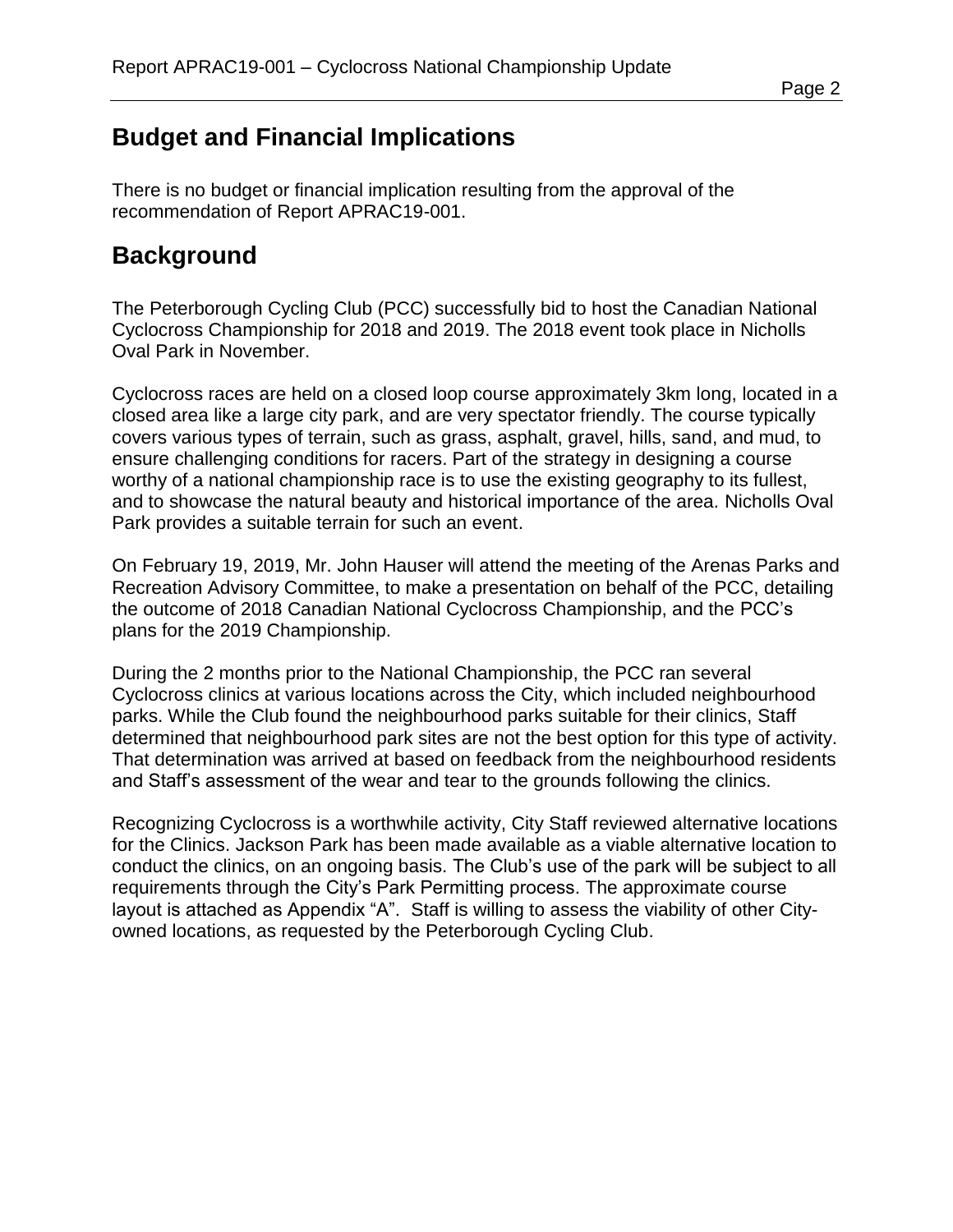Submitted by,

Rob Anderson Recreation Division Coordinator

Contact Name: Rob Anderson Phone: 705-742-7777 Ext. 1833 Toll Free: 1-855-738-3755 Fax: 705-748-8824 E-Mail: [randerson@peterborough.ca](mailto:randerson@peterborough.ca)

Attachment: Appendix A – course layout